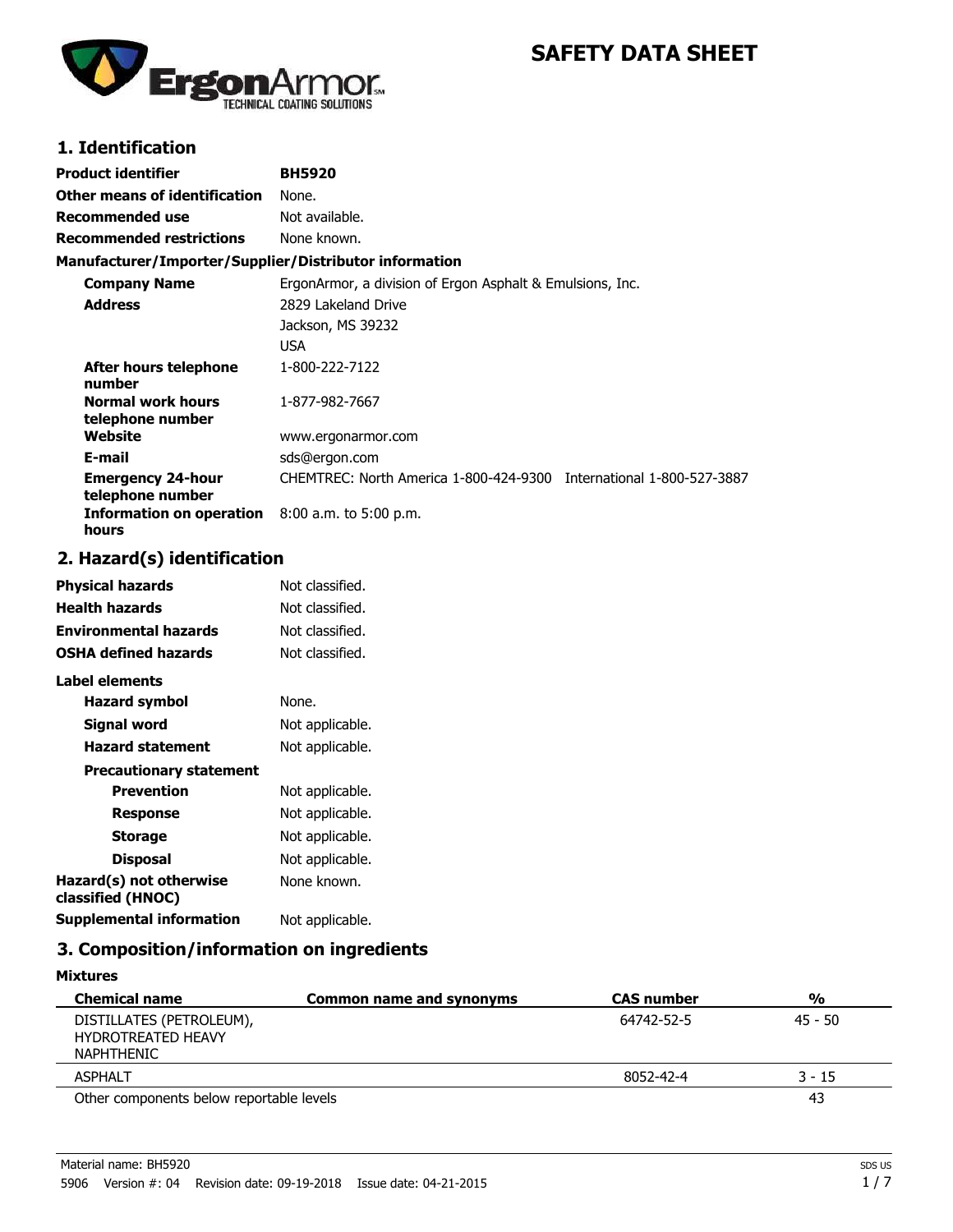### **4. First-aid measures**

| <b>Inhalation</b>                                                                   | Move to fresh air. Oxygen or artificial respiration if needed. IF exposed or concerned: Get medical<br>advice/attention.                                                                              |
|-------------------------------------------------------------------------------------|-------------------------------------------------------------------------------------------------------------------------------------------------------------------------------------------------------|
| <b>Skin contact</b>                                                                 | Wash contact areas with soap and water. Remove contaminated clothing. Launder contaminated<br>clothing before reuse. If skin irritation or an allergic skin reaction develops, get medical attention. |
| Eye contact                                                                         | Flush thoroughly with water. If irritation occurs, get medical assistance.                                                                                                                            |
| <b>Ingestion</b>                                                                    | Call a poison control center immediately. Do NOT induce vomiting. If vomiting occurs naturally,<br>have victim lean forward to reduce risk of aspiration.                                             |
| Most important<br>symptoms/effects, acute and<br>delayed                            | Defatting of the skin.                                                                                                                                                                                |
| <b>Indication of immediate</b><br>medical attention and special<br>treatment needed | Treat symptomatically.                                                                                                                                                                                |
| <b>General information</b>                                                          | Contact physician if discomfort continues.                                                                                                                                                            |

# **5. Fire-fighting measures**

| Suitable extinguishing media                                        | Water spray or fog. Foam. Do not use water jet as an extinguisher, as this will spread the fire. Dry<br>chemicals. Carbon dioxide (CO2). Halon.                                                                                                                                                                  |
|---------------------------------------------------------------------|------------------------------------------------------------------------------------------------------------------------------------------------------------------------------------------------------------------------------------------------------------------------------------------------------------------|
| <b>Unsuitable extinguishing</b><br>media                            | Water. Do not use water jet as an extinguisher, as this will spread the fire.                                                                                                                                                                                                                                    |
| <b>Specific hazards arising from</b><br>the chemical                | No unusual fire or explosion hazards noted.                                                                                                                                                                                                                                                                      |
| Special protective equipment<br>and precautions for<br>firefighters | Wear full protective clothing, including helmet, self-contained positive pressure or pressure demand<br>breathing apparatus, protective clothing and face mask.                                                                                                                                                  |
| <b>Fire fighting</b><br>equipment/instructions                      | Firefighters must use standard protective equipment including flame retardant coat, helmet with<br>face shield, gloves, rubber boots, and in enclosed spaces, SCBA. Cool containers exposed to flames<br>with water until well after the fire is out. Use pressurized air mask if product is involved in a fire. |
| <b>Specific methods</b>                                             | Use standard firefighting procedures and consider the hazards of other involved materials.                                                                                                                                                                                                                       |
| <b>General fire hazards</b>                                         | No unusual fire or explosion hazards noted. Flammability Class: Combustible IIIB                                                                                                                                                                                                                                 |

#### **6. Accidental release measures**

| <b>Personal precautions,</b><br>protective equipment and<br>emergency procedures | Keep unnecessary personnel away. Keep people away from and upwind of spill/leak. Keep out of<br>low areas. Wear appropriate protective equipment and clothing during clean-up. Do not touch<br>damaged containers or spilled material unless wearing appropriate protective clothing. Ensure<br>adequate ventilation. Local authorities should be advised if significant spillages cannot be<br>contained. For personal protection, see section 8 of the SDS.                                                                                                        |
|----------------------------------------------------------------------------------|----------------------------------------------------------------------------------------------------------------------------------------------------------------------------------------------------------------------------------------------------------------------------------------------------------------------------------------------------------------------------------------------------------------------------------------------------------------------------------------------------------------------------------------------------------------------|
| <b>Methods and materials for</b><br>containment and cleaning up                  | ELIMINATE all ignition sources (no smoking, flares, sparks or flames in immediate area).<br>Large Spills: Stop the flow of material, if this is without risk. Dike the spilled material, where this is<br>possible. Cover with plastic sheet to prevent spreading. Absorb in vermiculite, dry sand or earth or<br>absorbent material then place into containers. Absorb in vermiculite, dry sand or earth and place<br>into containers. Prevent entry into waterways, sewer, basements or confined areas. Following<br>product recovery, flush area with water.      |
|                                                                                  | Small Spills: Wipe up with absorbent material (e.g. cloth, fleece). Clean surface thoroughly to<br>remove residual contamination.<br>Never return spills to original containers for re-use.                                                                                                                                                                                                                                                                                                                                                                          |
| <b>Environmental precautions</b>                                                 | Never return spills in original containers for re-use. For waste disposal, see section 13 of the SDS.<br>Contact local authorities in case of spillage to drain/aquatic environment. Prevent further leakage or<br>spillage if safe to do so. Avoid discharge into drains, water courses or onto the ground. Prevent<br>entry into waterways, sewer, basements or confined areas. Avoid discharge to the aquatic<br>environment. If this material is spilled into navigable waters and creates a visible sheen, it is<br>reportable to the National Response Center. |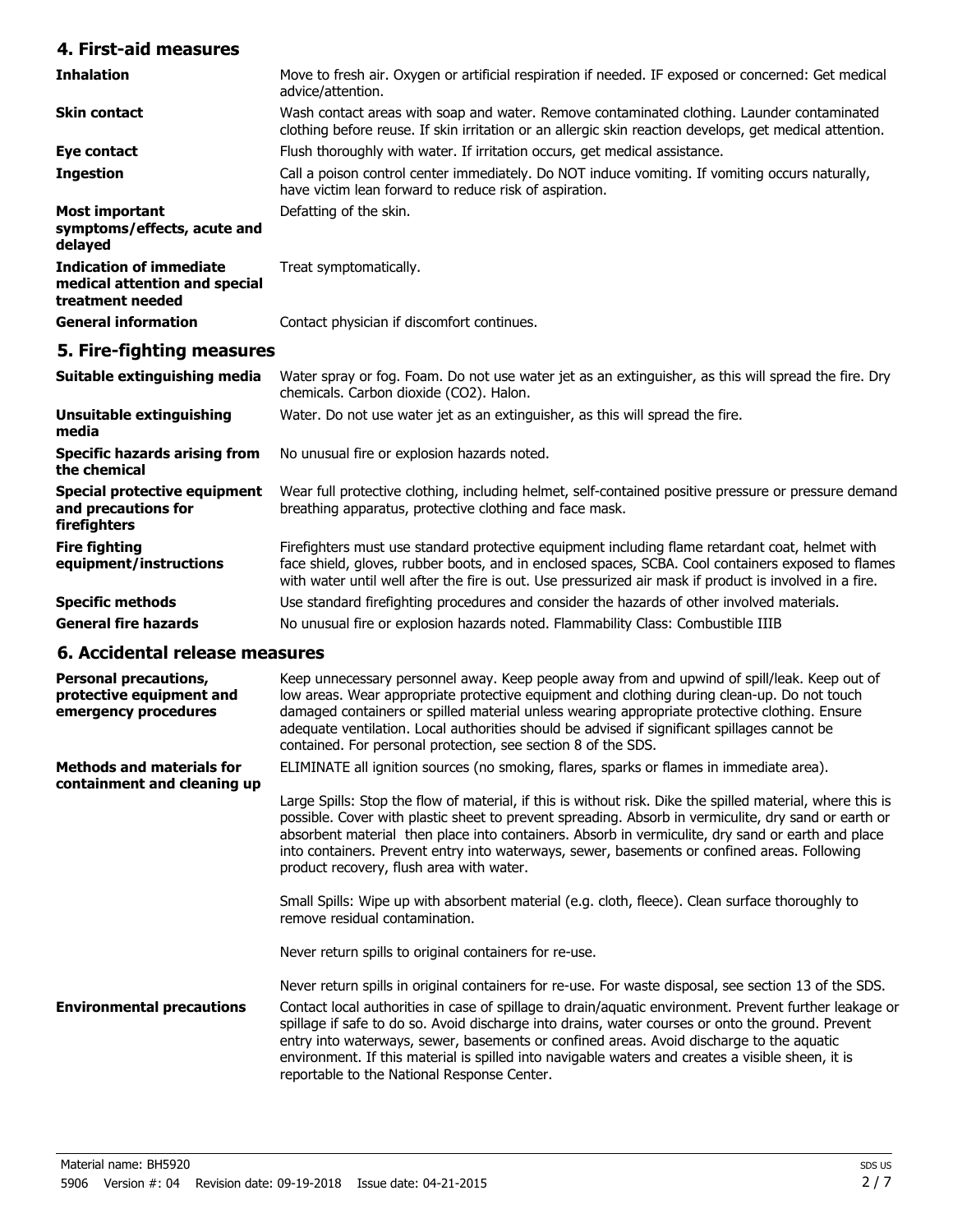### **7. Handling and storage**

Do not breathe dust/fume/gas/mist/vapors/spray. Wash hands after handling and before eating. Do not get this material in contact with eyes. Avoid contact with skin. Avoid prolonged exposure. All handling to take place in well-ventilated area. Shower after work. Remove and wash contaminated clothing promptly. **Precautions for safe handling**

Keep away from heat, sparks and open flame. Store in original tightly closed container. Store in a well-ventilated place. Refrigeration recommended. **Conditions for safe storage, including any incompatibilities**

#### **8. Exposure controls/personal protection**

#### **Occupational exposure limits**

| <b>Material</b>                                                | US. OSHA Table Z-1 Limits for Air Contaminants (29 CFR 1910.1000)<br><b>Type</b>                                                                                                                                                                         | <b>Value</b>  | <b>Form</b>         |
|----------------------------------------------------------------|----------------------------------------------------------------------------------------------------------------------------------------------------------------------------------------------------------------------------------------------------------|---------------|---------------------|
| BH5920                                                         | PEL                                                                                                                                                                                                                                                      | 5 mg/m $3$    | Mist.               |
| <b>US. ACGIH Threshold Limit Values</b><br><b>Material</b>     | <b>Type</b>                                                                                                                                                                                                                                              | <b>Value</b>  | <b>Form</b>         |
| <b>BH5920</b>                                                  | <b>TWA</b>                                                                                                                                                                                                                                               | $5$ mg/m $3$  | Inhalable fraction. |
| US, NIOSH: Pocket Guide to Chemical Hazards<br><b>Material</b> | <b>Type</b>                                                                                                                                                                                                                                              | <b>Value</b>  | <b>Form</b>         |
| <b>BH5920</b>                                                  | <b>STEL</b>                                                                                                                                                                                                                                              | $10$ mg/m $3$ | Mist.               |
|                                                                | <b>TWA</b>                                                                                                                                                                                                                                               | 5 mg/m $3$    | Mist.               |
| <b>Biological limit values</b>                                 | No biological exposure limits noted for the ingredient(s).                                                                                                                                                                                               |               |                     |
| <b>Appropriate engineering</b><br>controls                     | Provide adequate ventilation, including appropriate local extraction, to ensure that the defined<br>occupational exposure limit is not exceeded.                                                                                                         |               |                     |
|                                                                | Individual protection measures, such as personal protective equipment                                                                                                                                                                                    |               |                     |
| Eye/face protection                                            | Wear safety glasses with side shields (or goggles). Goggles/face shield are recommended.                                                                                                                                                                 |               |                     |
| <b>Skin protection</b>                                         |                                                                                                                                                                                                                                                          |               |                     |
| <b>Hand protection</b>                                         | Wear protective gloves. Chemical resistant gloves are recommended. If contact with forearms is<br>likely wear gauntlet style gloves.                                                                                                                     |               |                     |
| <b>Other</b>                                                   | Wear appropriate chemical resistant clothing. Chemical/oil resistant clothing is recommended.<br>Launder contaminated clothing before reuse.                                                                                                             |               |                     |
| <b>Respiratory protection</b>                                  | Under normal conditions, respirator is not normally required. When workers are facing<br>concentrations above the exposure limit they must use appropriate certified respirators.                                                                        |               |                     |
| <b>Thermal hazards</b>                                         | Wear appropriate thermal protective clothing, when necessary.                                                                                                                                                                                            |               |                     |
| General hygiene<br>considerations                              | Always observe good personal hygiene measures, such as washing after handling the material and<br>before eating, drinking, and/or smoking. Routinely wash work clothing to remove contaminants.<br>Discard contaminated footwear that cannot be cleaned. |               |                     |
| <b>Q.</b> Dhysical and chamical proporties                     |                                                                                                                                                                                                                                                          |               |                     |

#### **9. Physical and chemical properties**

| <b>Appearance</b>                          | Gel.                                   |
|--------------------------------------------|----------------------------------------|
| <b>Physical state</b>                      | Liguid.                                |
| Form                                       | Liguid.                                |
| Color                                      | Brown.                                 |
| Odor                                       | Mild Petroleum Odor                    |
| Odor threshold                             | Not available.                         |
| рH                                         | Not available.                         |
| Melting point/freezing point               | Not available.                         |
| Initial boiling point and<br>boiling range | $> 600$ °F ( $> 315.56$ °C)            |
| <b>Flash point</b>                         | 410.0 °F (210.0 °C) Cleveland Open Cup |
| <b>Evaporation rate</b>                    | Not available.                         |
| Flammability (solid, gas)                  | Not available.                         |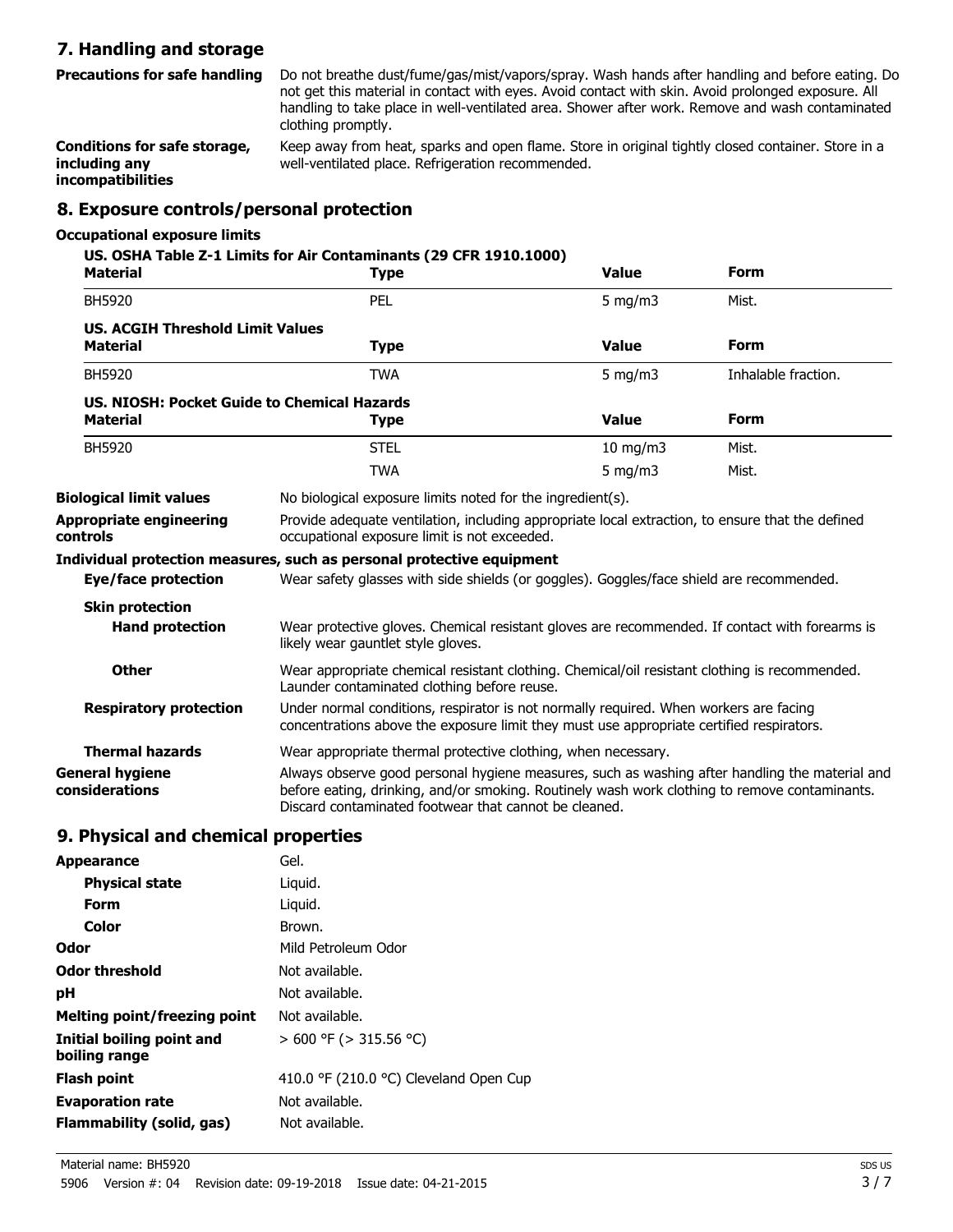### **Upper/lower flammability or explosive limits**

| opper rower naminability or explosive immus                                                                                                                                                                                                                                                                                                                                                                                                                                                |                          |
|--------------------------------------------------------------------------------------------------------------------------------------------------------------------------------------------------------------------------------------------------------------------------------------------------------------------------------------------------------------------------------------------------------------------------------------------------------------------------------------------|--------------------------|
| Flammability limit - lower Not available.<br>(%)                                                                                                                                                                                                                                                                                                                                                                                                                                           |                          |
| <b>Flammability limit -</b><br>upper $(\% )$                                                                                                                                                                                                                                                                                                                                                                                                                                               | Not available.           |
| <b>Explosive limit - lower</b><br>(%)                                                                                                                                                                                                                                                                                                                                                                                                                                                      | Not available.           |
| <b>Explosive limit - upper</b><br>(%)                                                                                                                                                                                                                                                                                                                                                                                                                                                      | Not available.           |
| Vapor pressure                                                                                                                                                                                                                                                                                                                                                                                                                                                                             | Not available.           |
| <b>Vapor density</b>                                                                                                                                                                                                                                                                                                                                                                                                                                                                       | Not available.           |
| <b>Relative density</b>                                                                                                                                                                                                                                                                                                                                                                                                                                                                    | 1.01                     |
| Solubility(ies)                                                                                                                                                                                                                                                                                                                                                                                                                                                                            |                          |
| <b>Solubility (water)</b>                                                                                                                                                                                                                                                                                                                                                                                                                                                                  | Not available.           |
| <b>Partition coefficient</b><br>(n-octanol/water)                                                                                                                                                                                                                                                                                                                                                                                                                                          | Not established.         |
| <b>Auto-ignition temperature</b>                                                                                                                                                                                                                                                                                                                                                                                                                                                           | $>$ 482 °F ( $>$ 250 °C) |
| <b>Decomposition temperature</b>                                                                                                                                                                                                                                                                                                                                                                                                                                                           | Not available.           |
| <b>Viscosity</b>                                                                                                                                                                                                                                                                                                                                                                                                                                                                           | Not available.           |
| <b>Other information</b>                                                                                                                                                                                                                                                                                                                                                                                                                                                                   |                          |
| <b>Density</b>                                                                                                                                                                                                                                                                                                                                                                                                                                                                             | 7.83 lb/gal              |
| $\blacksquare$ $\blacksquare$ $\blacksquare$ $\blacksquare$ $\blacksquare$ $\blacksquare$ $\blacksquare$ $\blacksquare$ $\blacksquare$ $\blacksquare$ $\blacksquare$ $\blacksquare$ $\blacksquare$ $\blacksquare$ $\blacksquare$ $\blacksquare$ $\blacksquare$ $\blacksquare$ $\blacksquare$ $\blacksquare$ $\blacksquare$ $\blacksquare$ $\blacksquare$ $\blacksquare$ $\blacksquare$ $\blacksquare$ $\blacksquare$ $\blacksquare$ $\blacksquare$ $\blacksquare$ $\blacksquare$ $\blacks$ |                          |

#### **10. Stability and reactivity**

| <b>Reactivity</b>                            | The product is stable and non-reactive under normal conditions of use, storage and transport                        |
|----------------------------------------------|---------------------------------------------------------------------------------------------------------------------|
| <b>Chemical stability</b>                    | Stable.                                                                                                             |
| <b>Possibility of hazardous</b><br>reactions | Hazardous polymerization does not occur.                                                                            |
| <b>Conditions to avoid</b>                   | Heat, flames and sparks. Avoid temperatures exceeding the flash point. Contact with incompatible<br>materials.      |
| <b>Incompatible materials</b>                | Strong oxidizing agents.                                                                                            |
| <b>Hazardous decomposition</b><br>products   | Upon decomposition, this product emits carbon monoxide, carbon dioxide and/or low molecular<br>weight hydrocarbons. |

# **11. Toxicological information**

#### **Information on likely routes of exposure**

| <b>Inhalation</b>                                                                  | May be harmful if inhaled. However, this product does not currently meet the criteria for<br>classification.                                     |
|------------------------------------------------------------------------------------|--------------------------------------------------------------------------------------------------------------------------------------------------|
| <b>Skin contact</b>                                                                | Not classified. Frequent or prolonged contact may defat and dry the skin, leading to discomfort<br>and dermatitis.                               |
| Eye contact                                                                        | Not classified. May be irritating to eyes.                                                                                                       |
| <b>Ingestion</b>                                                                   | Not classified. May cause gastrointestinal discomfort if swallowed. Do not induce vomiting.<br>Vomiting may increase risk of product aspiration. |
| Symptoms related to the<br>physical, chemical and<br>toxicological characteristics | Direct contact with eyes may cause temporary irritation.                                                                                         |
| Information on toxicological effects                                               |                                                                                                                                                  |
| Acute toxicity                                                                     | Not classified.                                                                                                                                  |
| Skin corrosion/irritation                                                          | Not classified. May cause defatting of the skin, but is neither an irritant nor a sensitizer.                                                    |
| Serious eye damage/eye<br>irritation                                               | Not classified.                                                                                                                                  |
| Respiratory or skin sensitization                                                  |                                                                                                                                                  |
| <b>Respiratory sensitization</b>                                                   | Not classified.                                                                                                                                  |
| <b>Skin sensitization</b>                                                          | Not classified.                                                                                                                                  |
| Germ cell mutagenicity                                                             | Non-mutagenic based on Modified Ames Assay.                                                                                                      |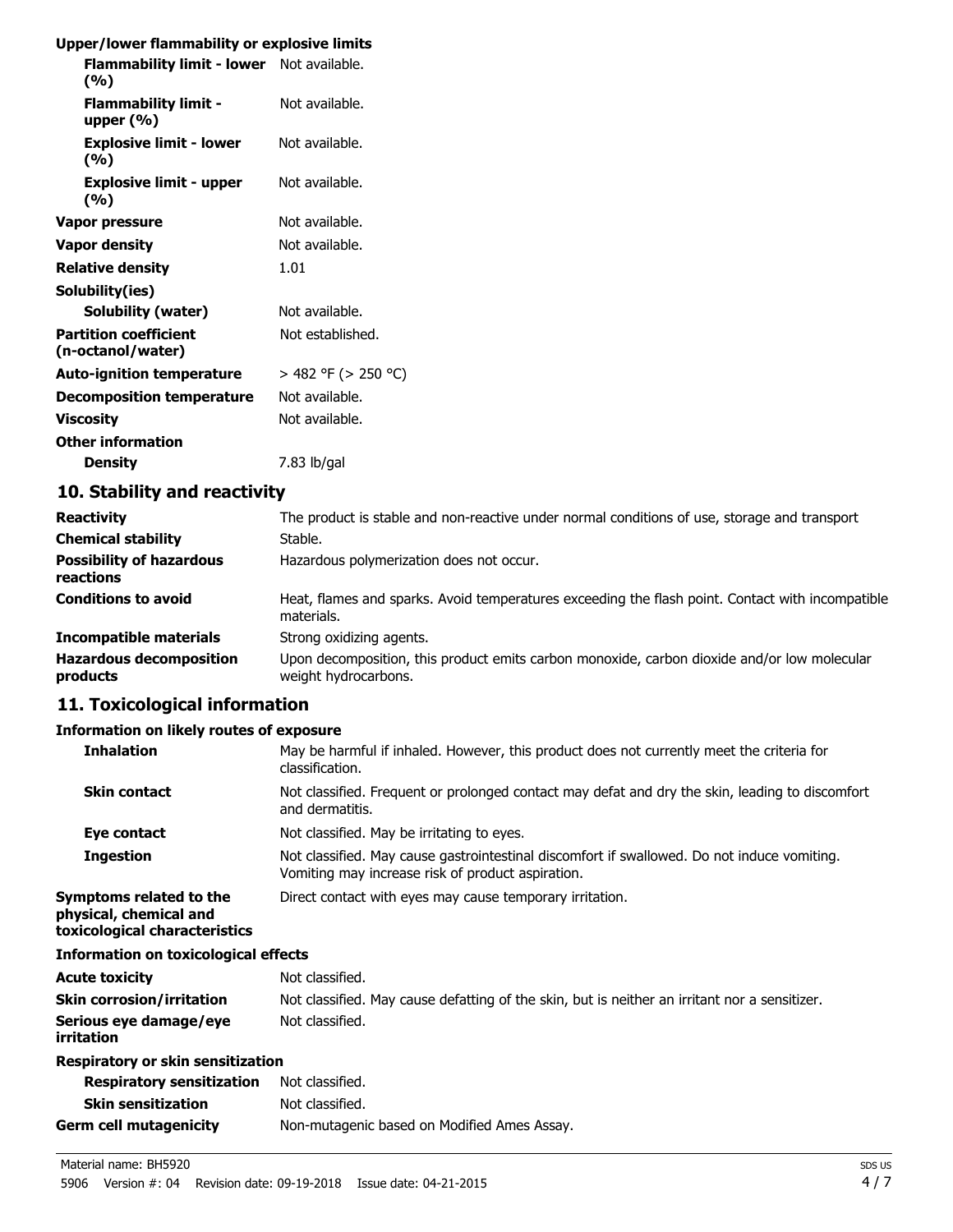| Carcinogenicity                                       | Not classified.                                                                                                                                                            |
|-------------------------------------------------------|----------------------------------------------------------------------------------------------------------------------------------------------------------------------------|
|                                                       | <b>IARC Monographs. Overall Evaluation of Carcinogenicity</b>                                                                                                              |
| Not listed.                                           |                                                                                                                                                                            |
|                                                       | <b>OSHA Specifically Regulated Substances (29 CFR 1910.1001-1052)</b>                                                                                                      |
| Not regulated.                                        |                                                                                                                                                                            |
|                                                       | US. National Toxicology Program (NTP) Report on Carcinogens                                                                                                                |
| Not listed.                                           |                                                                                                                                                                            |
| <b>Reproductive toxicity</b>                          | Contains no ingredient listed as toxic to reproduction                                                                                                                     |
| Specific target organ toxicity<br>- single exposure   | Not classified.                                                                                                                                                            |
| Specific target organ toxicity<br>- repeated exposure | Not classified.                                                                                                                                                            |
| <b>Aspiration hazard</b>                              | Not classified.                                                                                                                                                            |
| <b>Chronic effects</b>                                | Prolonged inhalation may be harmful. Prolonged exposure may cause chronic effects. Prolonged or<br>repeated contact may cause drying, cracking, or irritation of the skin. |

# **12. Ecological information**

| <b>Ecotoxicity</b>                   | Not expected to be harmful to aquatic organisms.                                                                                                                                           |
|--------------------------------------|--------------------------------------------------------------------------------------------------------------------------------------------------------------------------------------------|
| <b>Persistence and degradability</b> | Not inherently biodegradable.                                                                                                                                                              |
| <b>Bioaccumulative potential</b>     | Bioaccumulation is unlikely to be significant because of the low water solubility of this product.                                                                                         |
| <b>Mobility in soil</b>              | No data available.                                                                                                                                                                         |
| Other adverse effects                | No other adverse environmental effects (e.g. ozone depletion, photochemical ozone creation<br>potential, endocrine disruption, global warming potential) are expected from this component. |

### **13. Disposal considerations**

| <b>Disposal instructions</b>             | Collect and reclaim or dispose in sealed containers at licensed waste disposal site. When this<br>product as supplied is to be discarded as waste, it does not meet the definition of a RCRA waste<br>under 40 CFR 261. Disposal recommendations are based on material as supplied. Disposal must be<br>in accordance with current applicable laws and regulations, and material characteristics at time of<br>disposal. |
|------------------------------------------|--------------------------------------------------------------------------------------------------------------------------------------------------------------------------------------------------------------------------------------------------------------------------------------------------------------------------------------------------------------------------------------------------------------------------|
| <b>Local disposal regulations</b>        | Dispose in accordance with all applicable regulations.                                                                                                                                                                                                                                                                                                                                                                   |
| Hazardous waste code                     | The waste code should be assigned in discussion between the user, the producer and the waste<br>disposal company. Not applicable.                                                                                                                                                                                                                                                                                        |
| Waste from residues /<br>unused products | Dispose of in accordance with local regulations. Empty containers or liners may retain some product<br>residues. This material and its container must be disposed of in a safe manner (see: Disposal<br>instructions). Avoid discharge into water courses or onto the ground.                                                                                                                                            |
| <b>Contaminated packaging</b>            | Empty containers should be taken to an approved waste handling site for recycling or disposal.<br>Since emptied containers may retain product residue, follow label warnings even after container is<br>emptied. Offer rinsed packaging material to local recycling facilities.                                                                                                                                          |

# **14. Transport information**

#### **DOT**

Not regulated as dangerous goods.

#### **IATA**

Not regulated as dangerous goods.

#### **IMDG**

Not regulated as dangerous goods.

### **Transport in bulk according to** Not available.

# **Annex II of MARPOL 73/78**

**and the IBC Code**

**General information** Not regulated as dangerous goods.

### **15. Regulatory information**

| <b>US federal regulations</b> | This product is not known to be a "Hazardous Chemical" as defined by the OSHA Hazarc |
|-------------------------------|--------------------------------------------------------------------------------------|
|                               | Communication Standard, 29 CFR 1910.1200.                                            |
|                               | All components are on the U.S. EPA TSCA Inventory List.                              |

#### CERCLA/SARA Hazardous Substances - Not applicable.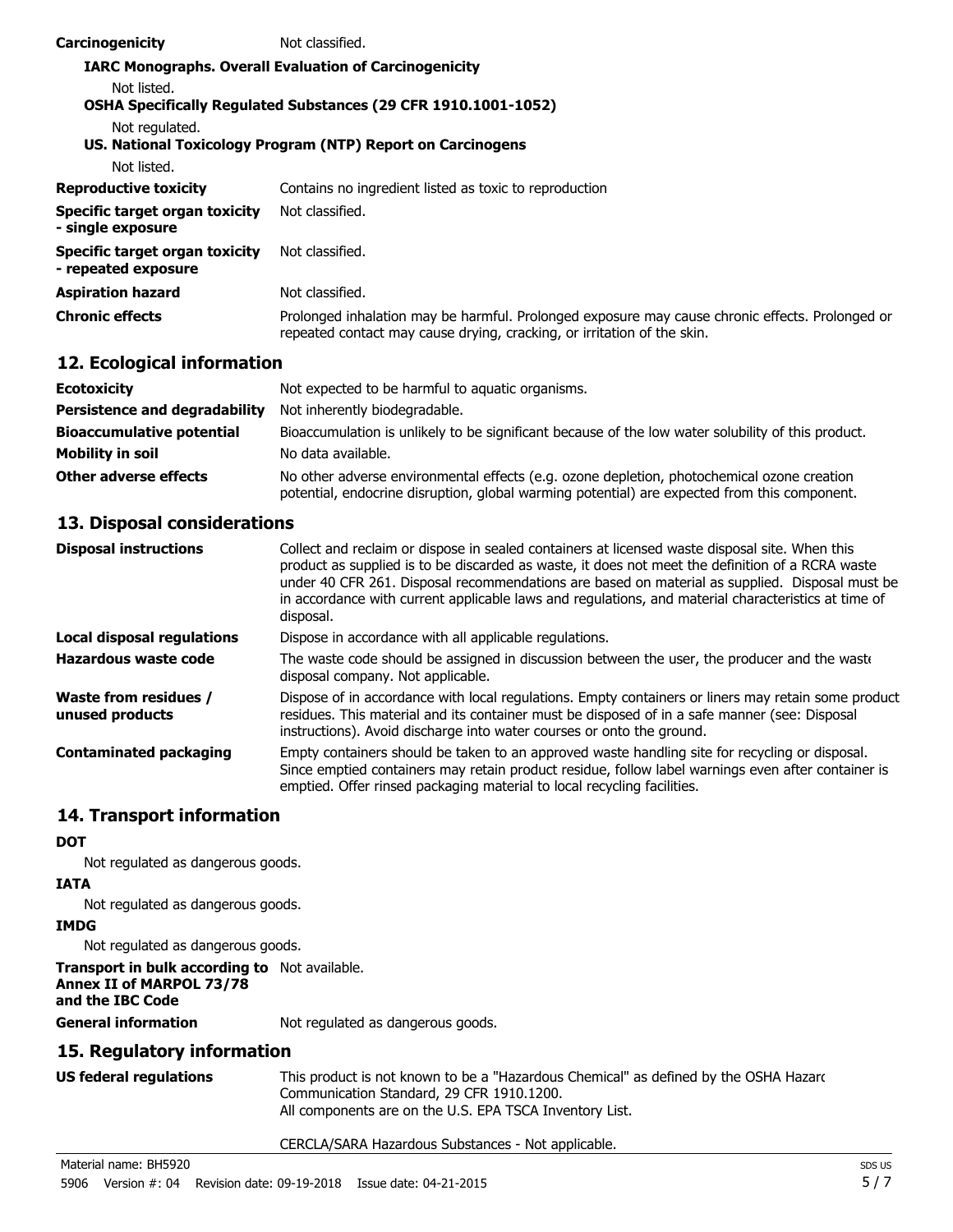|                                                       | TSCA Section 12(b) Export Notification (40 CFR 707, Subpt. D)                               |
|-------------------------------------------------------|---------------------------------------------------------------------------------------------|
| Not regulated.                                        |                                                                                             |
| <b>CERCLA Hazardous Substance List (40 CFR 302.4)</b> |                                                                                             |
| Not listed.                                           |                                                                                             |
| <b>SARA 304 Emergency release notification</b>        |                                                                                             |
| Not regulated.                                        |                                                                                             |
|                                                       | OSHA Specifically Regulated Substances (29 CFR 1910.1001-1052)                              |
| Not regulated.                                        |                                                                                             |
|                                                       | Superfund Amendments and Reauthorization Act of 1986 (SARA)                                 |
| <b>SARA 302 Extremely hazardous substance</b>         |                                                                                             |
| Not listed.                                           |                                                                                             |
| <b>SARA 313 (TRI reporting)</b><br>Not regulated.     |                                                                                             |
| Other federal regulations                             |                                                                                             |
|                                                       | Clean Air Act (CAA) Section 112 Hazardous Air Pollutants (HAPs) List                        |
| Not regulated.                                        |                                                                                             |
|                                                       | Clean Air Act (CAA) Section 112(r) Accidental Release Prevention (40 CFR 68.130)            |
| Not regulated.                                        |                                                                                             |
| Safe Drinking Water Act<br>(SDWA)                     | Not regulated.                                                                              |
| US state regulations                                  | WARNING: This product contains a chemical known to the State of California to cause cancer. |
|                                                       |                                                                                             |

#### **California Proposition 65**



**WARNING:** WARNING: This product contains a chemical known to the State of California to cause cancer.

#### **International Inventories**

| Country(s) or region        | <b>Inventory name</b>                                                     | On inventory (yes/no)* |
|-----------------------------|---------------------------------------------------------------------------|------------------------|
| Australia                   | Australian Inventory of Chemical Substances (AICS)                        | Yes.                   |
| Canada                      | Domestic Substances List (DSL)                                            | <b>Yes</b>             |
| Canada                      | Non-Domestic Substances List (NDSL)                                       | No                     |
| China                       | Inventory of Existing Chemical Substances in China (IECSC)                | Yes                    |
| Europe                      | European Inventory of Existing Commercial Chemical Substances<br>(EINECS) | Yes                    |
| Europe                      | European List of Notified Chemical Substances (ELINCS)                    | No                     |
| Japan                       | Inventory of Existing and New Chemical Substances (ENCS)                  | Yes                    |
| Korea                       | Existing Chemicals List (ECL)                                             | <b>Yes</b>             |
| New Zealand                 | New Zealand Inventory                                                     | <b>Yes</b>             |
| <b>Philippines</b>          | Philippine Inventory of Chemicals and Chemical Substances<br>(PICCS)      | Yes                    |
| Taiwan                      | Taiwan Chemical Substance Inventory (TCSI)                                | <b>Yes</b>             |
| United States & Puerto Rico | Toxic Substances Control Act (TSCA) Inventory                             | Yes                    |

\*A "Yes" indicates that all components of this product comply with the inventory requirements administered by the governing country(s) A "No" indicates that one or more components of the product are not listed or exempt from listing on the inventory administered by the governing country(s).

### **16. Other information, including date of preparation or last revision**

| <b>Issue date</b>    | 04-21-2015                                     |
|----------------------|------------------------------------------------|
| <b>Revision date</b> | 09-19-2018                                     |
| <b>Version #</b>     | 04                                             |
| <b>NFPA ratings</b>  | Health: 1<br>Flammability: 1<br>Instability: 0 |